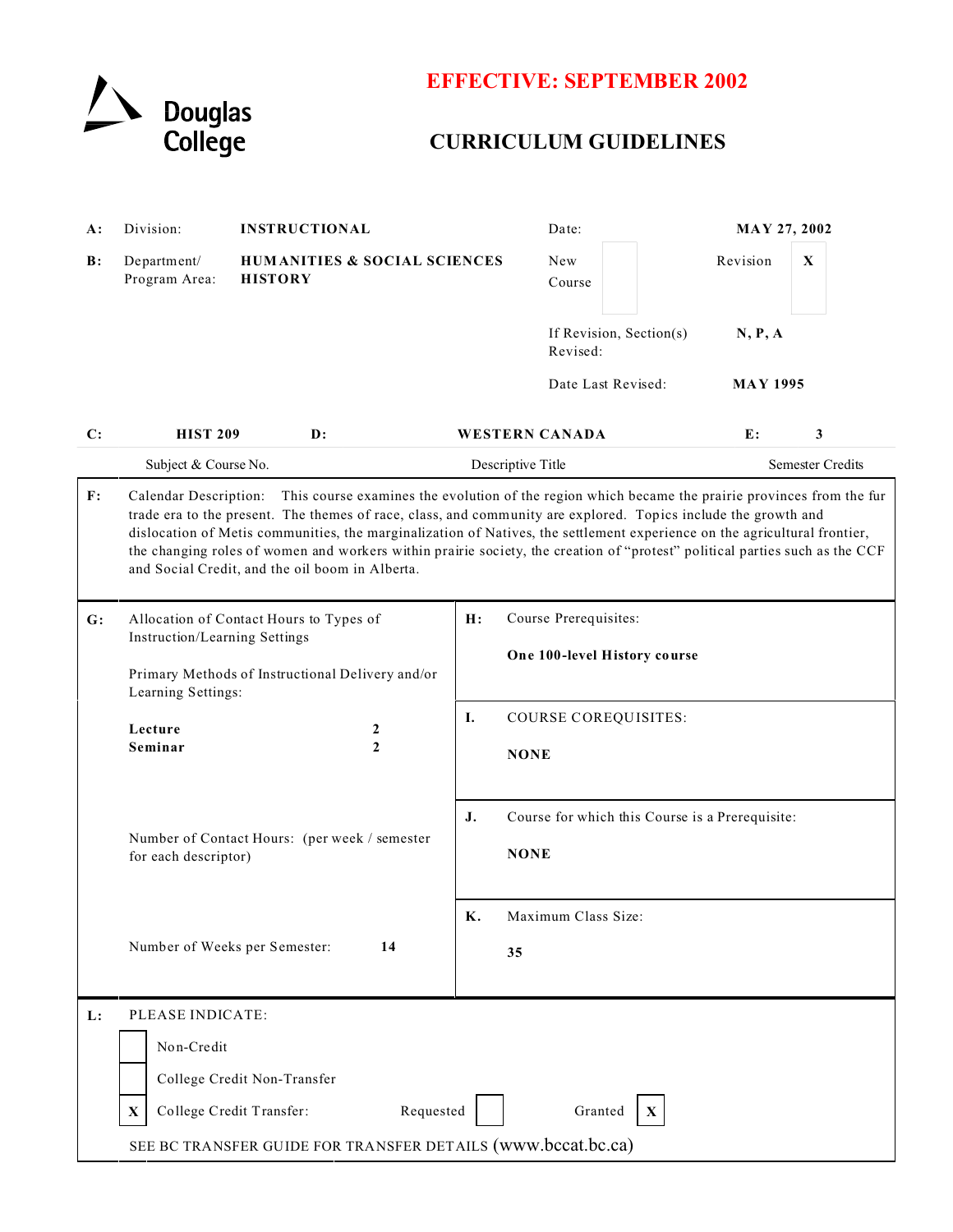# **HIST 209 - WESTERN CANADA** Page 2 of 4

Course and Subject Number

# **M : Course Objectives/Learning Outcomes**

At the end of the course the student will have demonstrated the following skills:

1. The critical examination of historical sources (reading history). These sources include not only survey texts and articles but also short monographs and extended primary sources.

2. The creation and communication of personal interpretations of historical problems (writing history). Forms for communication of personal interpretations include annotated bibliographies, medium-length essays (from 1500-3000 words), comparative book reviews, and three-hour final examinations.

3. The independent analysis of the ideas of other students and the instructor in class in both tutorials and seminars (discussing history).

### **N: Course Content**

#### Syllabus

Note: Content may vary according to the instructor's selection of topics.

#### Introduction to Historical Method

- 1. Review of Historical Terms and Methods
- 2. Research Strategies for a Major Paper
- 3. Historiography

#### Native History and the Fur Trade

- 4. Prairie First Nations
- 5. The Fur Trade
- 6. Selkirk's Colony and the North West Company
- 7. Red River Settlement: Growth, Conflict, and Canadian Invasion.

#### Settlement and Politics to 1905

- 8. Manitoba, the First Western Province
- 9. The National Policy and the West
- 10. Settlement: Homestead and Family Farm
- 11. The Northwest Rebellion
- 12. Mid-term Examination

#### The West in a Cycle

- 13. The emergence of two new provinces: Saskatchewan and Alberta
- 14. Building infrastructure Railways
- 15. Urbanization Winnipeg
- 16. Immigration and Nativism

#### 1914 - 1945 The West: Politics and Society

- 17. The Great War
- 18. White Women, the Farm and the Vote
- 19. Labour and Strikes
- 20. The Depression
- 21. Social Credit in Alberta
- 22. World War II
- 23. Democratic Socialist Experiment in Saskatchewan

## The West Since 1945

- 24. Oil
- 25. Northern Development
- 26. Intergovernmental Relations Energy Policy
- 27. Prairies as Region and Western Regionalism
- 28. Review and Revision
- 29. Final Exam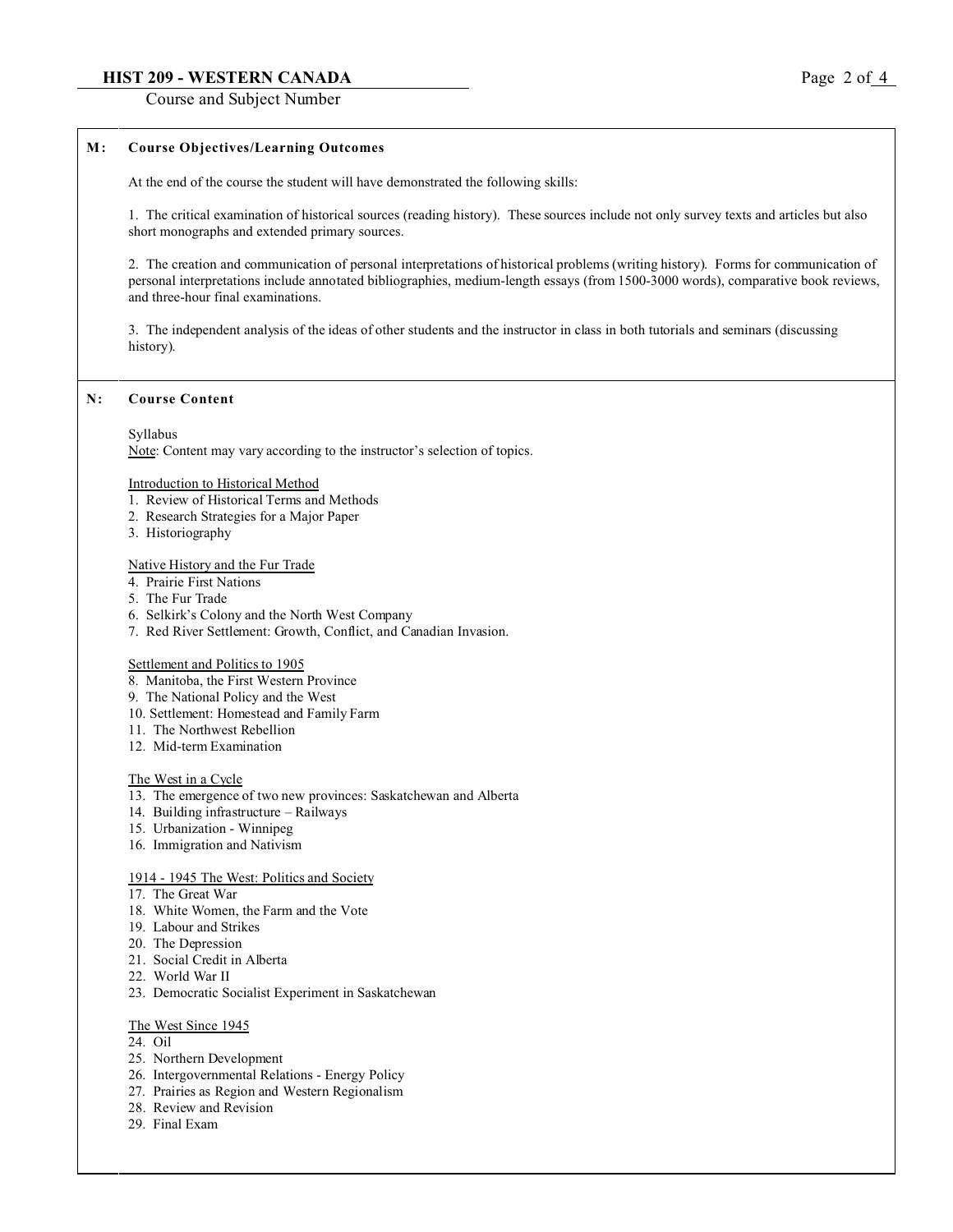# **HIST 209 - WESTERN CANADA** Page 3 of 4

Course and Subject Number

# **O: Methods of Instruction**

Class sessions will be divided between lectures and discussions. The discussion sessions will serve as a forum for the exchange of student reactions and criticisms and as a testing ground for student hypotheses. By acting as referee and devil's advocate, the instructor will encourage the student to elaborate, refine, and revise his/her ideas. Participation in class discussions is therefore essential.

## **P: Textbooks and Materials to be Purchased by Students**

Texts will be chosen from the following list, to be updated periodically:

Campbell, M. Halfbreed. Toronto: McClelland and Stewart, 1973.

Carter, S. Aboriginal People and Colonizers of Western Canada to 1900. Toronto: University of Toronto Press, 1999.

Fisher, R. and K. Coates, eds. Out of the Background: Readings on Canadian Native History. 2<sup>nd</sup> edition Toronto: Copp Clark, 1996.

Francis, D. and H. Palmer, eds. The Prairie West: Historical Readings. 2<sup>nd</sup> ed. Edmonton: Pica Pica Press, 1992.

Friesen, G. The Canadian Prairies: A History. Toronto: University of Toronto Press, 1984.

Laurence, M. The Stone Angel. Toronto: M & S , 1998.

Peterson, J. and J. Brown. The New People: Being and Becoming Metis in North America. Winnipeg: University of Manitoba Press, 1985.

Thompson, J.H. Forging the Prairie West. Toronto: Oxford University Press, 1998

Boisey, Paul Leonard. Vulcan: The Making of a Prairie Community. Toronto: University of Toronto Press, 1988.